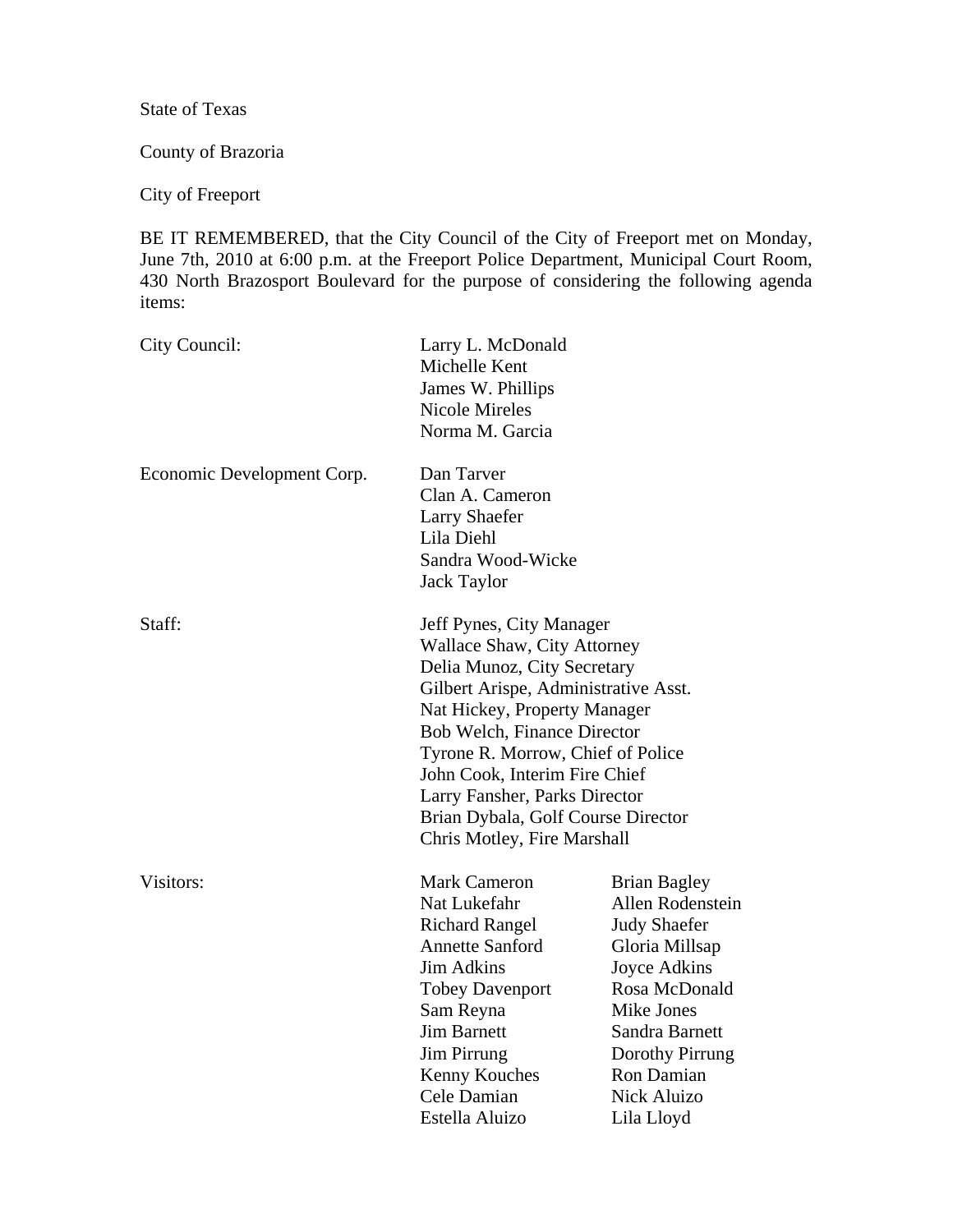John Stanford Sandra Leavey Eric Hayes Loren Hayes Cindy Miller Milam Miller Pixie Floyd Allan Lawson Manning Rollerson Edna Allan Roy Yates Peggy Yates

### Call to order.

Mayor Pro Tem Norma Garcia called the meeting to order at 6:00 p.m.

Invocation.

Pastor Abel Garcia from the First Baptist Church offered the invocation.

### Pledge of Allegiance.

Mayor Pro Tem Norma Garcia led the Pledge of Allegiance.

Consideration of approving the May 17th, 2010 Council Minutes.

On a motion by Councilwoman Kent, seconded by Councilman Phillips, with all present voting "aye", Council unanimously approved the May 17th, 2010 Council Minutes.

### Attending citizens and their business.

Abel Garcia, President of the Soccer Club invited all to their games, and has British friends helping out in Soccer Clinics.

Manning Rollerson asked the City to get in contact with the owners of Villa Brazos Apartments. The owners of the apartments need to know that they are roach infested, no hot water, wires exposed , and has become a crime environment. There are Senior Citizens and children living at the apartments.

**Proclamation**: Apostle Andrew Scott Johnson, Jr.

Mayor Pro Tem Norma Garcia read out the proclamation, proclaiming June  $12<sup>th</sup>$ , 2010 as Apostle Andrew Scott Johnson, Jr. Day in the City of Freeport.

Consideration of approving Ordinance No. 2010-2250 amending Chapter 32 of the Code of Ordinances of said City to add a new section 32.00.5 specifying the term of office of the members of the Planning Commission.

Mr. Shaw explained that this was a Charter Review recommendation that was on the ballot on May  $8<sup>th</sup>$ , 2010. The Planning Commission Committee will consist of 5 members instead of 6.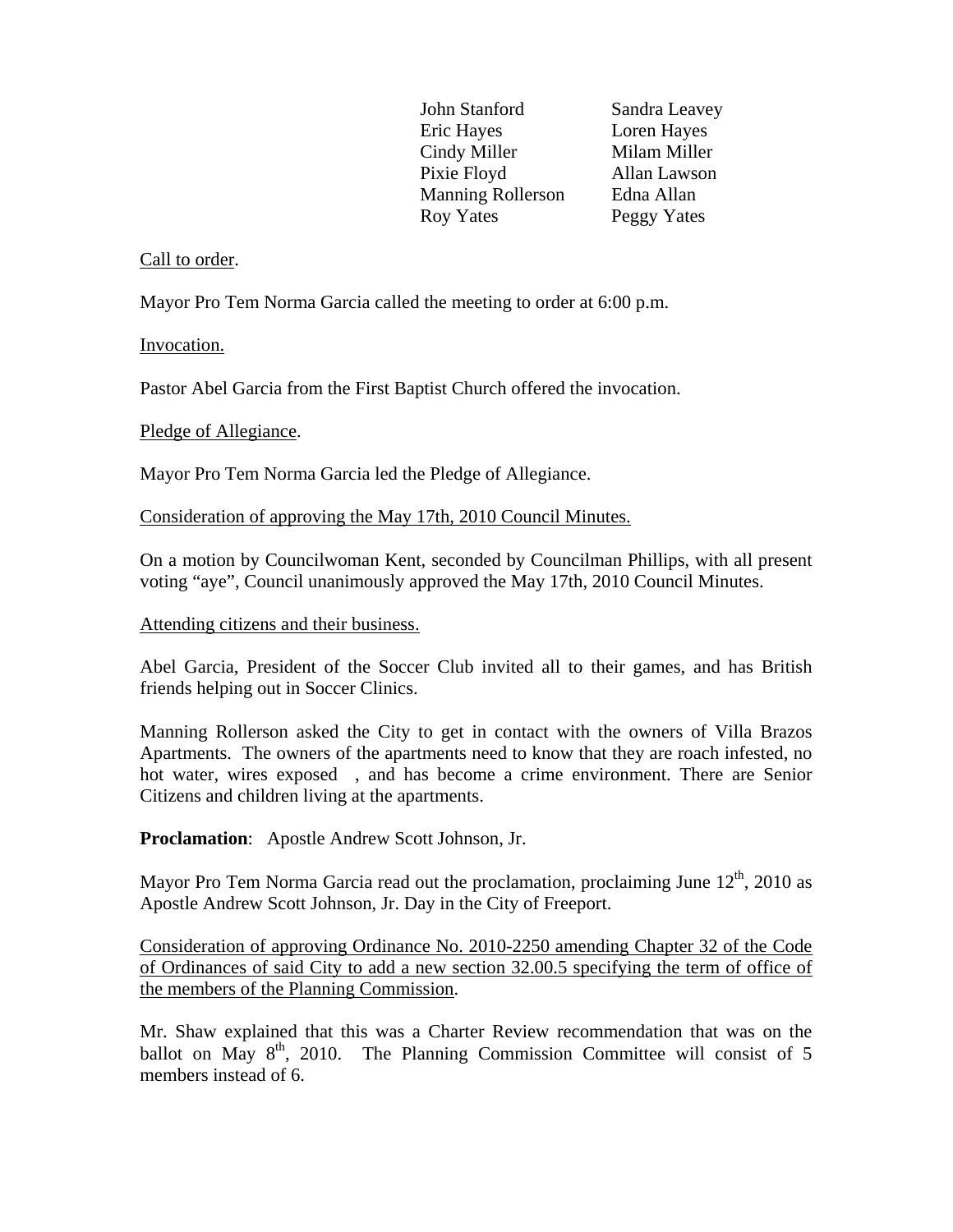On a motion by Councilman Phillips, seconded by Councilwoman Kent, with all present voting "aye", Council unanimously approved Ordinance No. 2010-2250 amending Chapter 32 of the Code of Ordinances of said City to add a new section 32.00.5 specifying the term of office of the members of the Planning Commission.

Consideration of approving Ordinance No. 2010-2251 amends the budget for Fiscal Year 2009-2010.

Councilman Phillips questioned the Donation–Misc., Item 3, 4, 5. Mr. Welch explained Item 13 is the Marina operations budget for fund 16.

On a motion by Councilman Phillips, seconded by Councilwoman Kent, with all present voting "aye", Council unanimously approved Ordinance No. 2010-2251 amending the budget for Fiscal Year 2009-2010.

Consideration of approving Resolution No. 2010-2228 nominating, constituting and appointing qualified person(s) for expired terms to the Planning Commission of the City.

On a motion by Councilwoman Kent, seconded by Councilwoman Mireles, with all present voting 3 to 1 Council approved Resolution No. 2010-2228 appointing, Tobey Davenport and Mike Jones to a 1 year term (2011) and Ed Garcia, Ruben Cuellar and Diane Williams to a 2 year term (2012), to the Planning Commission of the City. Councilman Phillips opposed.

Consideration of approving Resolution No.2010-2229 nominating, constituting and appointing a qualified person to be an associate Judge of the Municipal Court of the City.

On a motion by Councilman Phillips, seconded by Councilwoman Kent, with all present voting "aye", Council unanimously approved Resolution No. 2010-2229, appointing Milam Miller as the associate Judge of the Municipal Court of the City.

Consideration of approving Resolution No. 2010-2209 requesting the Texas Department of Transportation to post signs at the entrance to each school crossing zone on state highways within the City prohibiting drivers from using wireless communication devices while operating a motor vehicle within such zone and authorizing and directing the City Manager to post signs.

Mayor McDonald resumed his responsibilities at 6:45 p.m.

On a motion by Councilwoman Kent, seconded by Councilman Phillips, with all present voting "aye", Council unanimously approved Resolution No. 2010-2209 requesting the Texas Department of Transportation to post signs at the entrance to each school crossing zone on state highways within the City prohibiting drivers from using wireless communication devices while operating a motor vehicle within such zone and authorizing and directing the City Manager to post signs.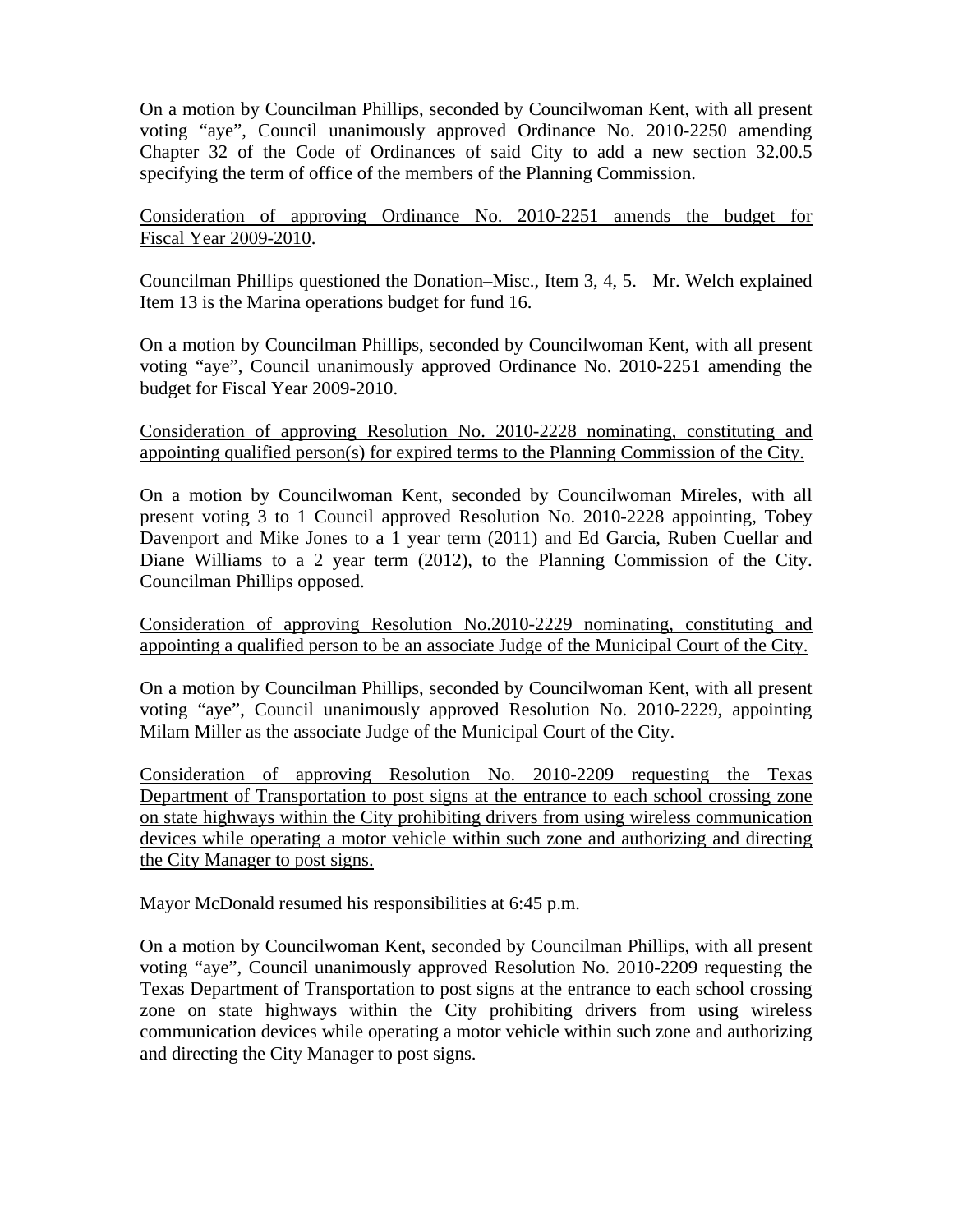Consideration of approving Resolution No. 2010-2230 nominating, constituting and appointing qualified person(s) for expired terms to the Economic Development Corporation.

On a motion by Councilman Phillips, seconded by Councilwoman Kent, with all present voting "aye", Council approved Resolution No. 2010-2230 nominating Kenny Kouches, James A. Barnett Jr., and Elliot Cundieff to the expired terms of the Economic Development Corporation.

Consideration of approving an agreement between the City of Freeport and Intermedix Technologies, Inc., for rescue ambulance billing & related professional services.

On a motion by Councilwoman Garcia, seconded by Councilwoman Kent, with all present voting "aye", Council unanimously approved Mr. Motley's recommendation to approve an agreement between the City of Freeport and Intermedix Technologies, Inc., for rescue ambulance billing & related professional services.

Consideration of authorizing the restriction of Bryan Beach vehicular traffic to pedestrian only from FM 1495 main Bryan Beach access for .8 miles to the alternative County Rd. 723/County Rd. 241 beach access road to secure a pedestrian and attendee safety zone related to the Bryan Beach Bash on June 12th, 2010.

On a motion by Councilman Phillips, seconded by Councilwoman Mireles, with all present voting "aye", Council unanimously approved the restriction of Bryan Beach vehicular traffic to pedestrian only from FM 1495 main Bryan Beach access for .8 miles to the alternative County Rd. 723/County Rd. 241 beach access road to secure a pedestrian and attendee safety zone related to the Bryan Beach Bash on June 12th, 2010.

Consideration of approving a request from the Freeport Host Lions Club to waive permit fees, sell alcohol, have a public dance, erect temporary fencing, and have fireworks display in conjunction with the 63rd Annual Fishing Fiesta on June 30th thru July 4th, 2010.

On a motion by Councilman Phillips, seconded by Councilwoman Kent, with all present voting "aye", Council unanimously approved a request from the Freeport Host Lions Club to waive permit fees sell alcohol, have a public dance, erect temporary fencing, and have fireworks display in conjunction with the 63rd Annual Fishing Fiesta on June 30th thru July 4th, 2010.

Consideration of approving a request from Habitat for Humanity of Southern Brazoria County to waive permit fees and tap fees on Block 183, Lot 8, known as 1721 W. 8th Street, Tx., Id 4201-1860-000.

Mary-Ellen Thomas, Executive Director thanked the Council for donating the property to Habitat for Humanity and announced that this is the 21st house built in Freeport.

On a motion by Councilman Phillips, seconded by Mayor McDonald, with all present voting "aye", Council approved a request from Habitat for Humanity of Southern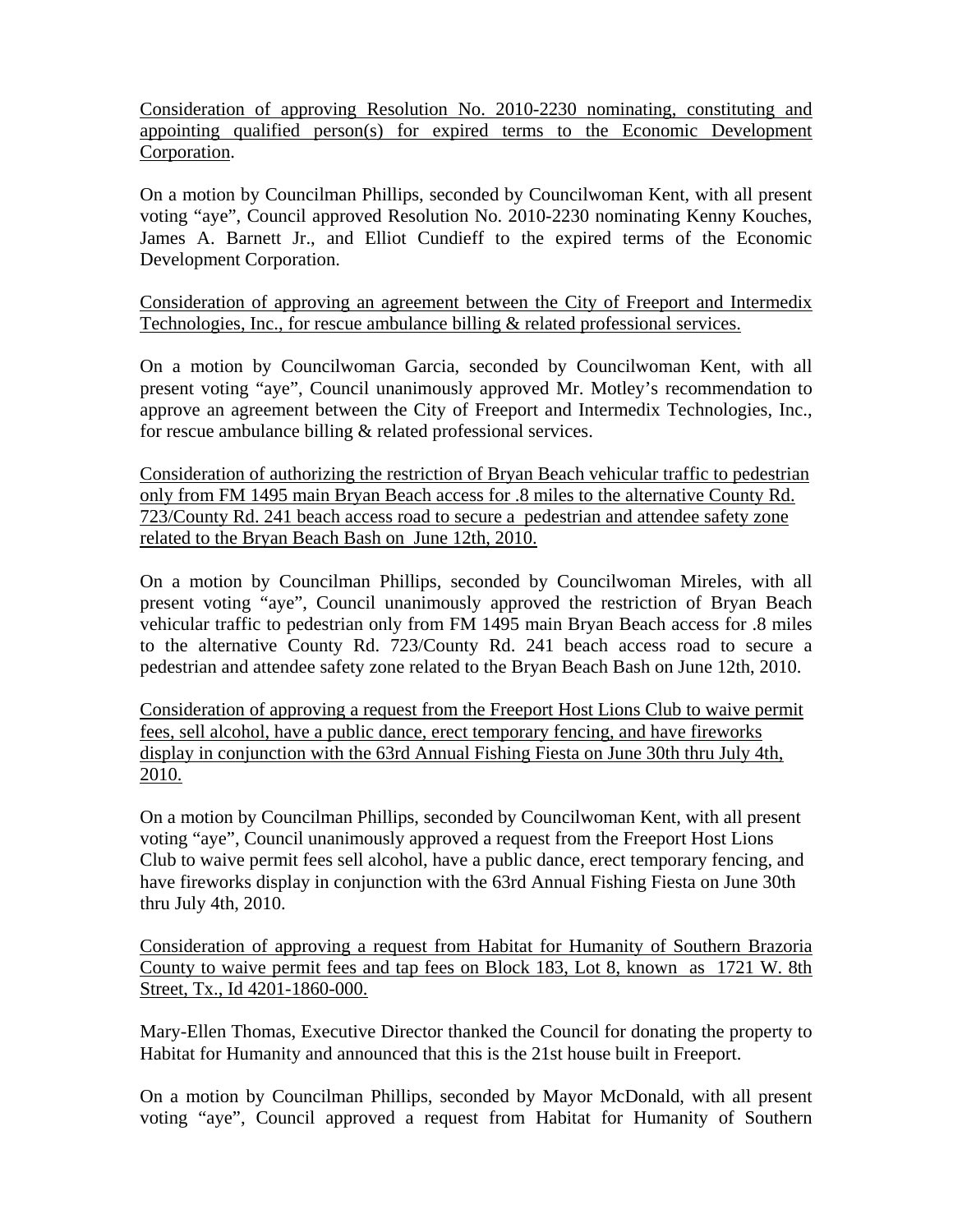Brazoria County to waive permit fees and tap fees on Block 183, Lot 8, known as 1721 W. 8th Street, Tx., Id 4201-1860-000.

Consideration of approving a date for a Joint Public Hearing with the Planning Commission to consider rezoning lots 65A, 65A1, 65A1A, 65B, 65C, J. F. Fields Survey Abstract 62, Brazoria County, Texas from an R-3 (Residential) Zoning District to a C-2 (Commercial) Zoning District and have Planning Commission make a recommendation to Council to have Section 155.023 (I) 10) back in the Code of Ordinances as originally written.

This item was reagendaed.

Consideration of approving the Chief of Police to utilize seize funds to purchase tasers for the Police Department.

On a motion by Councilman Phillips, seconded by Councilwoman Nicole, with all present voting "aye", Council unanimously approved Chief Morrow's recommendation to utilize seize funds to purchase 8 tasers for the Police Department.

Consideration of selling the City's interest on Block 2, Lot 12 & 13, Freeport Townsite, known as 530 East Broad, Tx. Id. 4200-0040-000.

On a motion by Councilman Phillips, seconded by Councilwoman Kent, with all present voting "aye", Council unanimously approved selling the City's interest on Block 2, Lot 12 & 13, Freeport Townsite, known as 530 East Broad, Tx. Id. 4200-0040-000.

Consideration of selling the City's interest on Block 7, Lot 11, Freeport Townsite, known as 715 W. 11th, Tx. Id 7750-0154-000.

On a motion by Councilman Phillips, seconded by Mayor McDonald, with all present voting "aye", Council unanimously approved selling the City's interest on Block 7, Lot 11, Freeport Townsite, known as 715 W. 11th, Tx. Id 7750-0154-000.

Consideration of selling the City's interest on Block 62, Lot 12, Velasco Townsite, known as 324 S. Ave. I., Tx. Id 8110-0601-000.

On a motion by Councilman Phillips, seconded by Councilwoman Kent, with all present voting 4 to 1, Council approved selling the City's interest on Block 62, Lot 12, Velasco Townsite, known as 324 S. Ave. I., Tx. Id 8110-0601-000. Councilwoman Garcia opposed.

Consideration of selling the City's interest on Block 86, Lot 12, Freeport Townsite, known as 614 W. 6th Street, Tx. ID 4200-0850-000.

On a motion by Councilman Phillips, seconded by Mayor McDonald, with all present voting 2 to 3, Council declined selling the City's interest on Block 86, Lot 12, Freeport Townsite, known as 614 W.  $6^{th}$  Street, Tx. Id 4200-0850-000. Councilwoman Garcia, Councilwoman Kent, and Councilwoman Mireles opposed.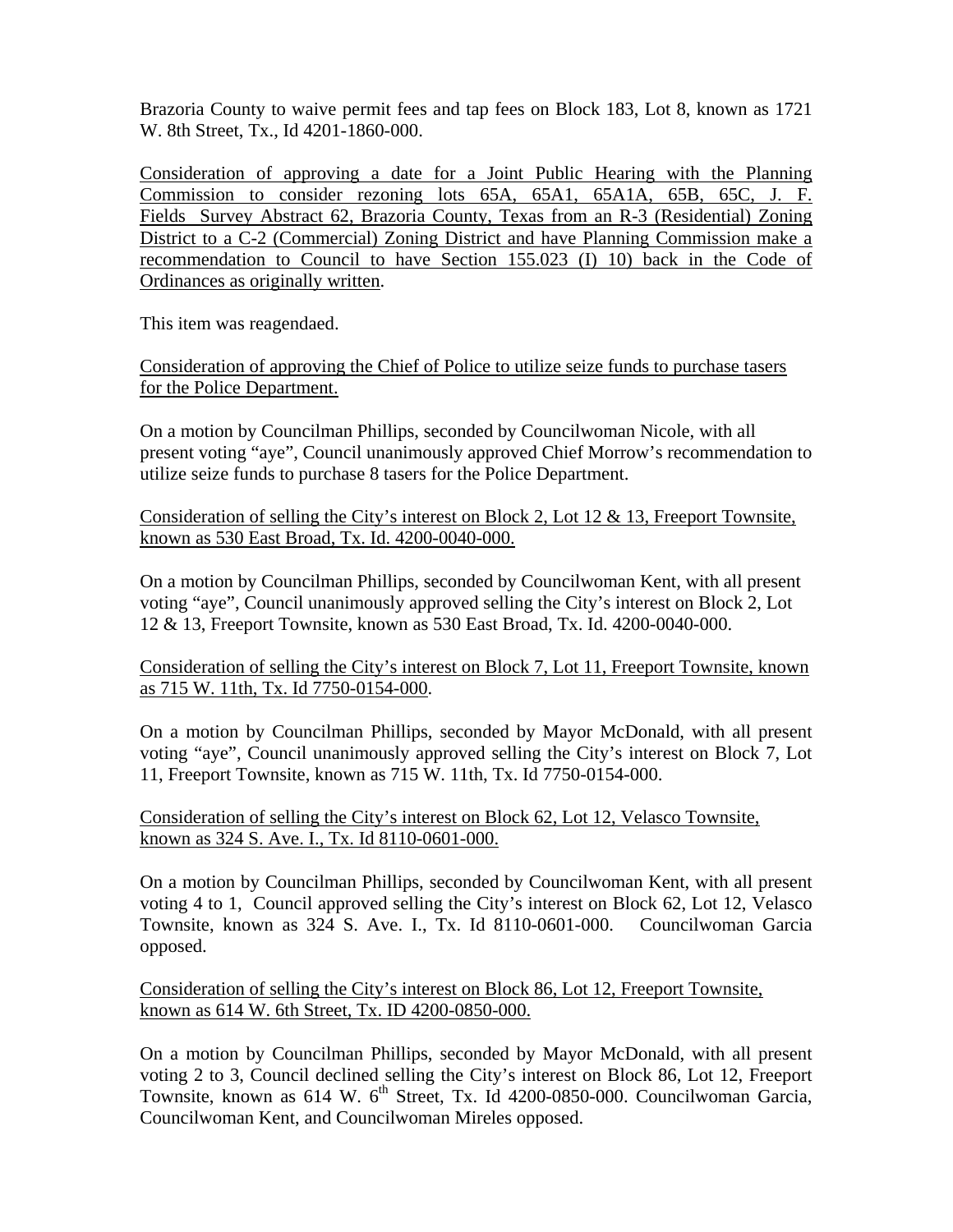Consideration of selling the City's interest on Block 692, Lot 3, Velasco Townsite, known as 1120 North Ave. O., Tx. Id. 8110-2871-000.

On a motion by Councilman Phillips, seconded by Mayor McDonald, with all present voting 2 to 3, Council declined selling the City's interest on Block 692, Lot 3, Velasco Townsite, known as 1120 North Ave. O., Tx. Id. 8110-2871-000. Councilwoman Garcia, Councilwoman Kent, and Councilwoman Mireles opposed.

# Consideration of selling the City's interest on Block 774, Lot 21, Velasco Townsite, known as 1617 North Ave. M., Tx. Id 8110-3786-000.

On a motion by Councilwoman Garcia, seconded by Councilwoman Kent, with all present voting "aye", Council unanimously approved selling the City's interest on Block 774, Lot 21, Velasco Townsite, known as 1617 North Ave. M., Tx. Id. 8110-3786-000.

Mayor McDonald opened the work session at 7:31 p.m.

## **Work Session**:

## Presentation by Alan Rodenstein with the Texas Gulf Coast Center/Connect Transit operating a local bus service in the City of Freeport.

The Southern Brazoria County Transit System services started on June lst, 2010. Alan Rodenstein displayed bus routes that will run in Freeport. The buses are provided through a partnership of area cities: Clute, Freeport, Lake Jackson, Angleton, and Brazosport College. The service will run from 6:00 a.m. to 6:00 p.m., Monday through Friday. Route stops include the Brazosport College, Brazos Mall, grocery stores, hospitals. Once they determine where the majority of people are using the route, they will install bus shelters, and benches. The fare is free until August l, 2010. Mr. Rodenstein encourages all to ride the buses. The buses are scheduled to stop every 3 to 4 blocks. The cost will be \$1.00 for adults and .50 for senior citizens/students/children younger than 5 years ride free.

## Update on the Marina project by President Dan Tarver, Economic Development Corporation.

Mr. Tarver thanked the council for giving him the opportunity to clear up some facts. He introduced Lawrence J. Fossi and Karen Jewell of Fossii & Jewell LLP their legal counsel, hired by the Economic Development Corporation. Mr. Fossi updated council on the lawsuits filed on the marina developer, Walker Royall and engineers, Damian and Associates.

### Consider and review new City Council Rules & Procedures.

Mr. Pynes updated and read out the proposed City Council Rules & Procedures. It is Council's consensus to have this item on the next subsequent meeting.